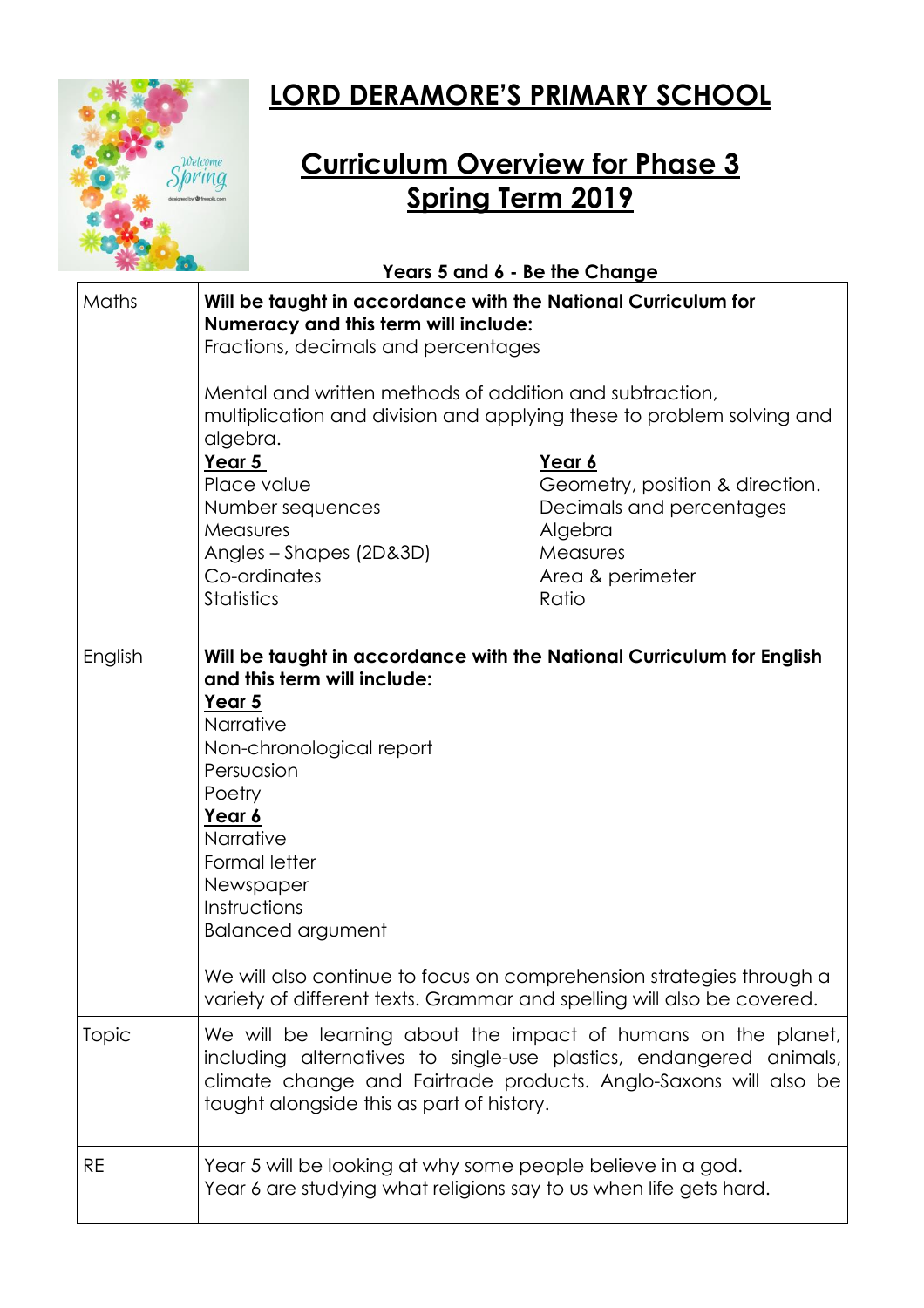| Science      | Year 5 will be looking at the differences between life cycles of<br>different fauna and flora. They will then be looking at Earth and<br>Space.<br>Year 6 will be looking at animals including humans and evolution.                                                                          |
|--------------|-----------------------------------------------------------------------------------------------------------------------------------------------------------------------------------------------------------------------------------------------------------------------------------------------|
| Computing    | Year 5 will be coding their own games and then developing their own<br>3D animations based on Beowulf. As well as this, they will be creating<br>their own websites, looking at e-safety alongside this.<br>During Computing, Year 6 will be focusing on e-safety and staying safe<br>online. |
| DT           | We will be researching Fairtrade products and designing our own<br>recipes and making them for our coffee shop.                                                                                                                                                                               |
| Art          | Within our art and design sessions, we are going to be creating<br>observational sketches of animals and their eyes using different<br>mediums. They will also be creating Fairtrade pop art in the style of<br>Andy Warhol.                                                                  |
| <b>Music</b> | We will be working on our singing with Mrs Newton each week.                                                                                                                                                                                                                                  |
| <b>PE</b>    | Year 5 will be doing their own dance showing the impact of humans<br>on animals. They will also be doing hockey With Mr Holmes as will Year<br>6.                                                                                                                                             |

## **Year 4 – The Vikings**

| Maths   | Will be taught in accordance with the National Curriculum for<br>Numeracy and this term will include:<br>Mental and written methods of addition and subtraction,<br>multiplication and division and applying these to problem solving.<br>Multiplication and division methods<br>Area<br>Fractions and decimals |
|---------|-----------------------------------------------------------------------------------------------------------------------------------------------------------------------------------------------------------------------------------------------------------------------------------------------------------------|
| English | Will be taught in accordance with the National Curriculum for English<br>and this term will include:<br><b>Narratives</b><br>Newspaper report<br>Poetry<br>We will also continue to focus on comprehension strategies through a<br>variety of different texts. Grammar and spelling will also be covered.       |